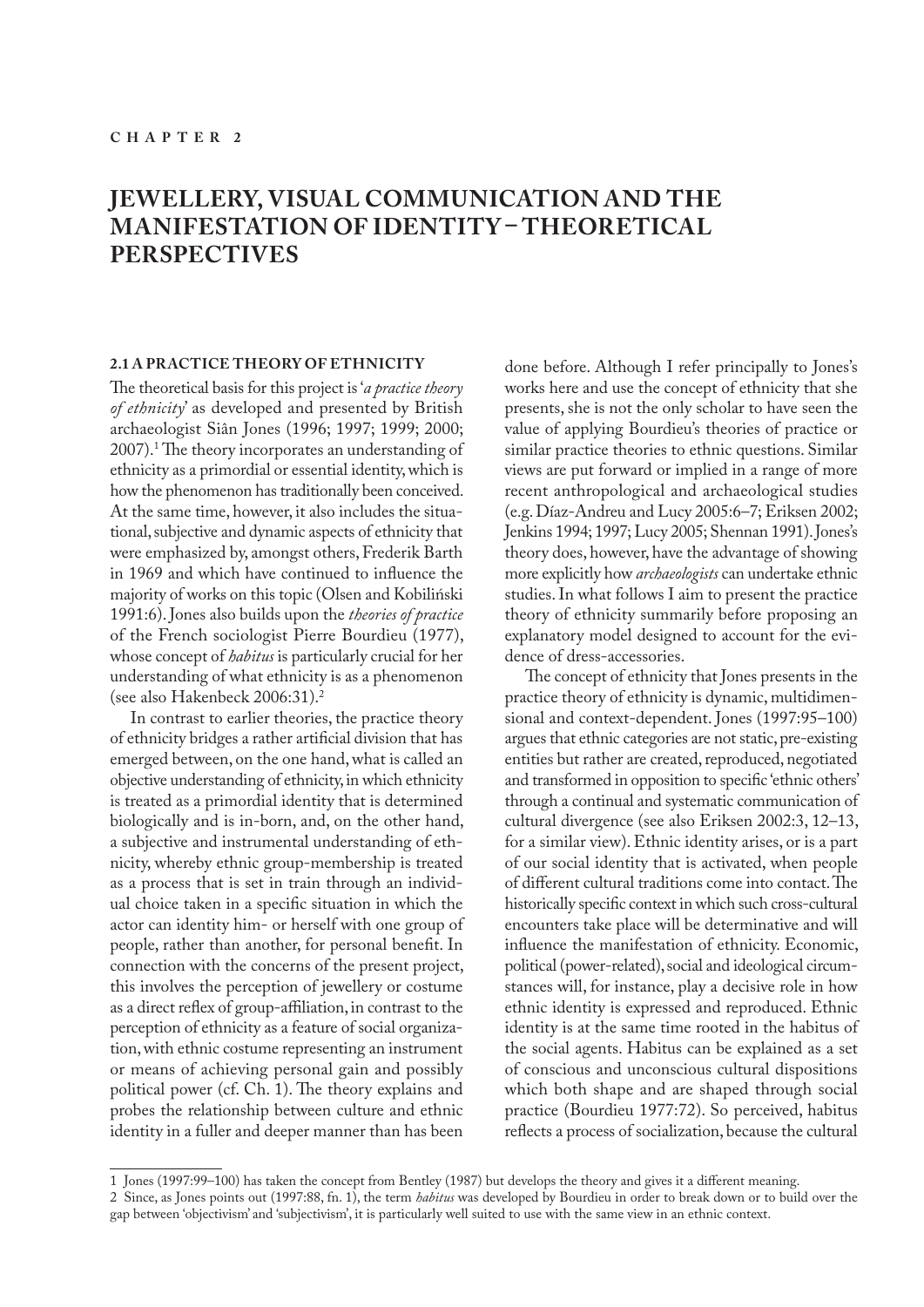dispositions influence/structure the social practice and become part of the individual's self-perception or identity ( Jones 1997:88). This may, for instance, be a matter of concepts of gender, norms, and the like. Such dispositions are often formed at an early stage in human life through collective instruction (Bourdieu 1977:81; see also Jenkins 1994:204; Lucy 2005:98).

The cultural dispositions which people bring into encounters with others, determine how ethnic identity takes shape. Ethnic symbols or markers are grounded in and reflect habitus, while at the same time the ethnic manifestation is governed by the specific social context in which this cultural encounter takes place. This happens through selected sets of the cultural practices and perceptions – in other words the cultural dispositions, which may remain unconscious or latent in an ethnic encounter – being given actual form and coming to be promoted as logically coherent in opposition to specific 'others'. The manifestation of ethnicity, therefore, does not involve random material or immaterial expressions: it is the result of the objectification or concretization of culture which – consciously or not – is based upon common or shared practices and experiences in one particular culture as opposed to another ( Jones 1997:95–7; see also Bentley 1987:36; Eriksen 2002:30–5; Jenkins 1994:219; 1997:76–7).

Even though the relationship which exists between habitus and ethnic identity implies that ethnicity has a cultural dimension at one level, and can be said to be culturally based, the degree of cultural rootedness involved will vary according to how the interaction between the distinct groups proceeds, and according to the prevailing power relations between the cultural constellations:

*The communication of cultural difference depends upon the particular cultural practices and historical experience activated by any given context of social interaction as well as broader idioms of cultural difference, resulting in substantive differences in the cultural content of ethnicity in different situations ( Jones 1997:97).*

The manifestation of cultural difference both shapes and is shaped by how power (both real and symbolic) is distributed between the separate groups in society, how the interaction between the groups involved proceeds, and how these circumstances influence further interaction and exchanges. Accordingly, the communication of cultural difference is an unceasing process during which there will constantly be shifts and fluctuations. In some cases there may be a high level of agreement between habitus and ethnic identity while in others it appears that there can be little coincidence between these elements. Ethnic categories can often also be

expressed and/or recognized through material culture. Material culture structures social behaviours at the same time as it is the product of social practice. Material culture thus plays an active role in respect of ethnicity because even the form of ethnic expression also contributes to the formation, maintenance or modification of the ethnic identity (see also Lucy 2005:102). One and the 'same' ethnic identity can therefore find different expression in different social contexts. Ethnic identity and its manifestation are thus not constant; on the contrary they are constantly changing and context-dependent. This means that there will practically never be a one-to-one relationship between ethnic manifestation and all the cultural practices and social conditions which can be associated with an ethnic group ( Jones 1997:97–100, 102, 120).

Ethnic symbols are therefore in no way haphazard forms of expression, material or immaterial. They are rooted in a cultural past and so are linked to the conscious and unconscious or subliminal cultural dispositions people bring into a context of ethnic negotiation. At the same time, the actual social situation in which an ethnic encounter takes place is also determinative of the manifestation of ethnicity (Jones 1997:120, 126). What, then, is the significance of this dynamic, multidimensional and situational concept of ethnicity in more concrete terms in regard to how this phenomenon can be explored in archaeology? It is no longer possible to postulate a direct and one-dimensional, one-to-one relationship between a particular type of, or a certain assemblage of, material culture and an ethnic population or group (see also Barth 1969; Hodder 1982; Jones 1997:128; Lucy 2005:93; Odner 1983; Olsen 1984; 1985a; 1985b; Olsen and Kobiliński 1991:13; Pohl 1991:47; Shennan 1991:29–30). The practice theory of ethnicity rejects, in the same way as an instrumental concept of ethnicity does, earlier assumptions that prehistoric ethnic and social groups were monolithic, static entities which can be found directly reflected in the distribution of a given type of material culture – for instance jewellery or costume (cf. Ch. 1). How is ethnicity manifested in material terms then? Is it possible at all for us as archaeologists to discover prehistoric groupings from our evidence?

*…the construction of ethnicity is likely to be manifested as multiple overlapping boundaries constituted by representations of cultural difference, which are at once transient, but also subject to reproduction and transformation in the ongoing processes of social life ( Jones 2000:452).*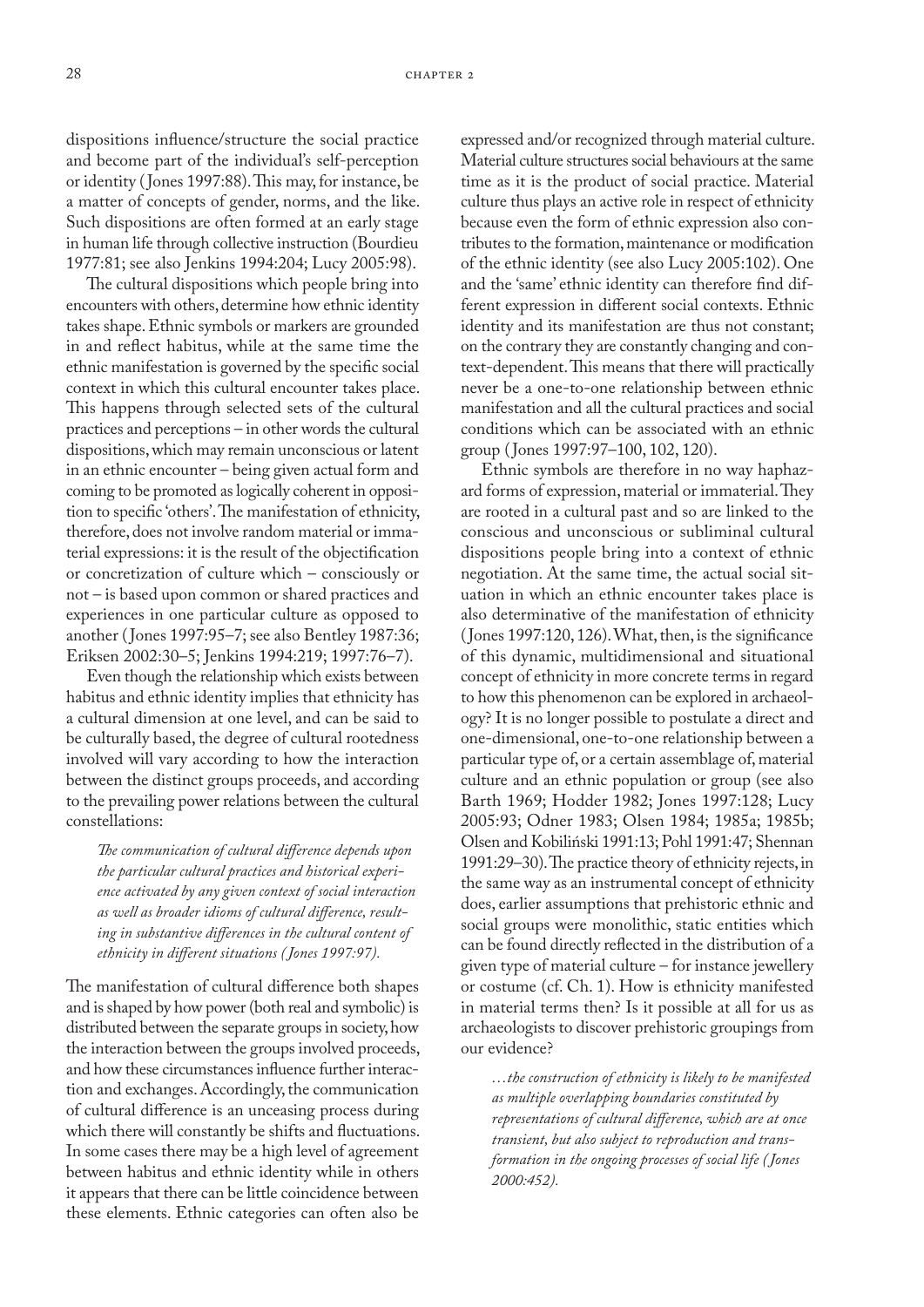What we have to search for instead, Jones declares, are patterns that are complex and overlapping, spatially and chronologically, with the boundaries between the distributions of selected material features continually shifting as individual features are gradually altered: some disappear; new ones are introduced; and others are reproduced or preserved. To discern such patterns it is necessary to take a historical perspective by investigating distributions over time (Wiessner 1989:58). By examining the distribution of material variance through a certain period it will, on the basis of changes in the distribution pattern and/or stylistic features, be possible to point out or distinguish the transformation which takes place when material characteristics are brought into play as ethnic markers (by being included in the systematic and persistent marking of cultural difference in opposition to certain others). It will also be possible to demonstrate when ethnic symbols lose their role: '…the transformation of habitual material variation into active self-conscious ethnic symbolism, and vice versa, on the basis of changes in the nature and distribution of the styles involved' ( Jones 1997:126). This is because 'the systematisation and rationalisation of distinctive cultural styles in the process of the recognition, expression, and negotiation of ethnic identity are likely to result in discontinuous, non-random distribution of material culture…' ( Jones 2000:454). To grasp which changes are linked to ethnic manifestation, several different and independent categories of artefact and evidence must be examined. It is also necessary to assess the distribution of power between the different culture and/or social groups involved, and this must be considered against a general background of social organization ( Jones 1997:125–7; 2000:452–5).

Jones has been criticized for presenting ethnicity as something which is constantly changing as changes of ethnic identity are taking place all the time (Bergsvik 2005:11). I understand Jones, by contrast, as not asserting that *whole* identities are transformed in one go; rather she points out that there is always a seed-bed for development or a potential for change. Even though there are continuous shifts and fluctuations in an ethnic identity, the degree of change will probably normally be low, or proceed only in small steps, because it is regulated by both habitus and social structures (see also Eriksen 2002:92 and Lucy 2005:96). It is probably more exceptional for major convulsions to take place (Pohl 1991:40; Shennan 1991:24) – such as, for instance, the apparent emergence of ethnic plurality unleashed by the fall of the Iron Curtain in

## **2.2 JEWELLERY, COSTUME, AND NEGOTIATIONS OF IDENTITY: AN ETHNIC EXPLANATORY MODEL**

My approach to the exploration of cultural or ethnic groupings is to study how jewellery was used in this period. The dress-accessories can be regarded as a combination of components in the clothing which, like the garments, are part of a costume (cf. Eicher 1999:1; Sørensen 1991:125). According to the social anthropologist Joanne B. Eicher (1999:1), costume can be defined as '…a coded sensory system of non-verbal communication that aids human interaction in space and time'. A slightly cruder but nevertheless effective expression is the apophthegm attributed to Mark Twain 'clothes make the man' (Harlow 2004). Eicher defines costume or elements of clothing that mark ethnic identity as an 'ethnic costume'. Although in many contexts costume has been referred to as an obvious potential marker of ethnicity (e.g. Barth 1969:14; Lucy 2005:95–6; Olsen and Kobiliński 1991:15), the significance of costume as an analytical instrument has conventionally been understated in research into ethnicity, and few systematic analyses of ethnic costume have been undertaken.3 Recent sociological, social anthropological and archaeological studies show, however, that garments or clothing are an important feature of ethnic, cultural and social display (see, e.g., Bourdieu 1995:120–1, 135–7, 191–8; Eicher ed. 1999; Hodder 1982; Hakenbeck 2004; 2006; Sørensen 1991; 1997; 2004:128–42).

Several dress-accessory items in the period under investigation here had a practical function, being used to fasten elements of the clothing/costume (Fig. 2.1).

Eastern Europe (Díaz-Andreu and Lucy 2005:11; Eriksen 2002:3). Jones argues, rather, the case for a multidimensional ethnic identity, which can mean that while one level or dimension of an identity may change, another may persist. Here there is also an adjustment of Barth's (1969) statement that individuals can cross ethnic boundaries by changing ethnic identity. Such a change of identity remains possible, but perhaps as something more complicated than has previously been suggested, where ethnic affiliation could be made to appear more or less a matter of free choice (e.g. Hodder 1982; cf. Ch. 1.2.2). On the basis of the theoretical framework I have laid out here, I shall now present an ethnic explanatory model that will form the starting point for the subsequent examination of the archaeological evidence of dress-accessories.

<sup>3</sup> Hodder (1982) is an exception.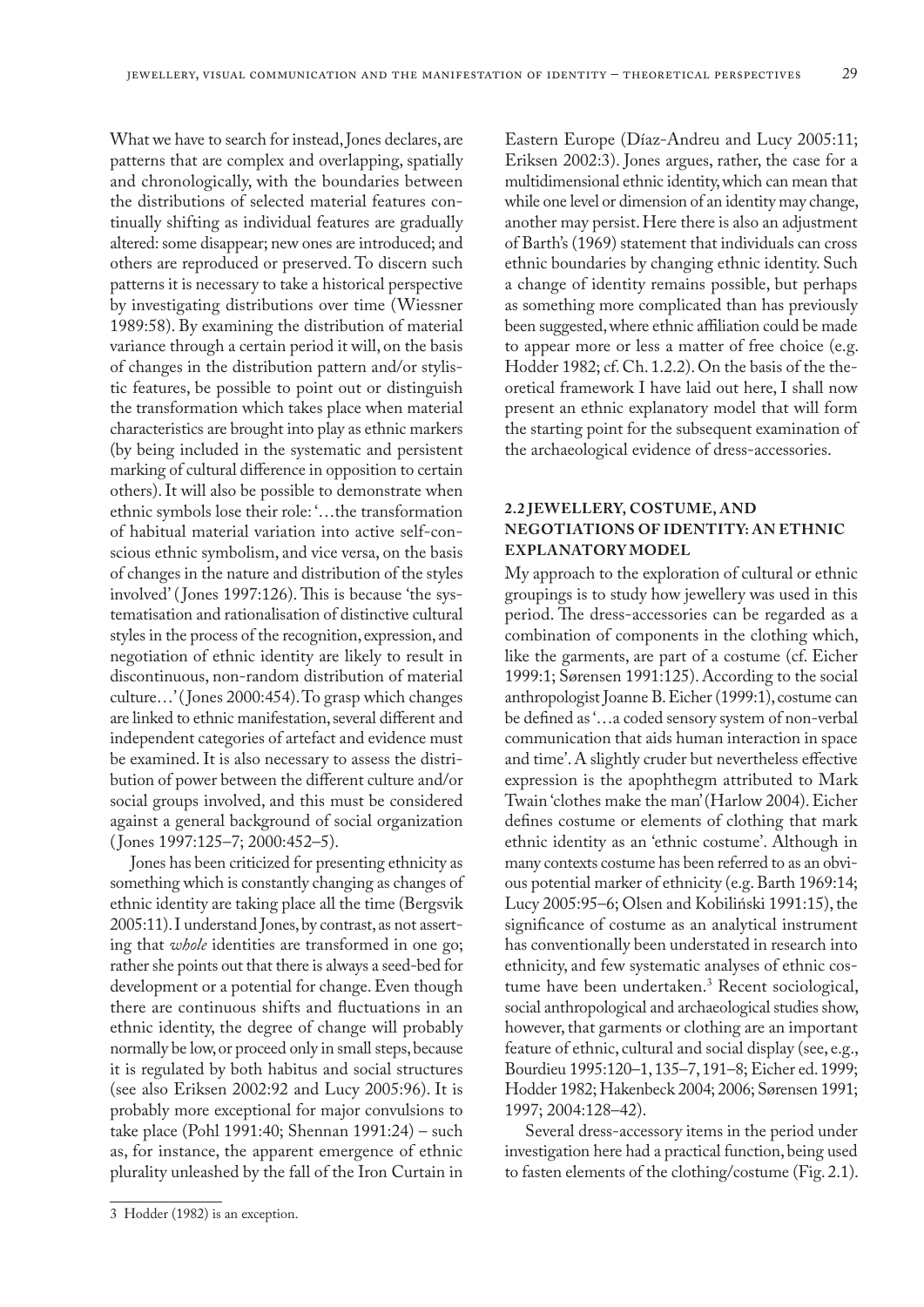This is probably the case for all of the brooch-types that form the principal material studied below: cruciform brooches, relief brooches, clasps and conical brooches (cf. Ch. 4). Cruciform brooches were probably used to fasten a peplos dress at the shoulders. The relief brooches are interpreted by many as having been used to fasten a shawl, cape or cloak over the breast, although another possibility is that they may have been used to fasten an over-dress (i.e. the peplos) to an under-dress so as to hold it in position. The clasps, as a rule, fastened sleeves at the wrist or by the elbow. Alternatively they could be used for fastening in front of the neck or in place of a belt buckle. In some male burials clasps are found by the knees or the ankles, which indicates that they were fasteners for knickerbockers or long trousers (Arrhenius 1999; Hines 1984; 1993a; Kristoffersen 2000:107–12; 2006:15–27; Lucy 2000:85; Munksgaard 1974:165–8).

The dress-accessories may be regarded as an integral component of the costume because of their practical functions. But not *all* types of jewellery were worn by *every* woman (or man) in this period. Many, presumably, did not have the right or the opportunity to obtain items of jewellery at all. Another point is that even though the peplos dress apparently went out of use and was superseded by a 'sleeved dress' (the *tunica*) and/or the pinafore dress at the transition from the Migration Period to the Merovingian Period (Blindheim 1947:78–89, 130–1; Jørgensen and Jørgensen 1997:55–9, fig. 46; Owen-Crocker 2004:128; Waller 1996:132–8), jewellery which no longer had any utilitarian function (Martin 1995:42–7) remained in use in many cases. Such jewellery items were in a transitional period placed 'anachronistically' as 'fasteners' for a peplos dress that no longer existed (Pohl 1998a:49–50): in other words, the way the brooches were worn no longer fulfilled a necessary function, but was rather the continuation of an old tradition.4 The employment of particular types of brooch was thus not determined by practical needs alone. By perceiving the costume as a coded system of communication, a field of significance in which dress-accessories may not only have a utilitarian function but also participate actively in social practice in this period is opened up.

# **2.2.1 Habitus, visual communication and the symbolism of identity**

The use of dress-accessories around the clothing, or the practice of decking oneself in jewellery, can be said to represent a social act that contributes to the formation and reproduction of a costume or clothing code (see also Eicher 1999:1; Kaiser 1983; Sørensen 1991:122; 2004:128). The social code acquires meaning through a normative pattern of behaviour: namely persistent, repeated use in the same context (Pader 1980:144). The use of jewellery can thus be understood as a shared (largely subconscious) cultural disposition that is shaped by, and concurrently shapes, social practice.

The dress and particular dress codes can form part of social practice by being used actively and consciously – for instance as a political instrument. An example of this is the way that the style of clothing during the French Revolution was changed radically, and breeches and silk stockings, together with rococo dresses with corsets and voluminous skirts, which were characteristic of the nobility, were regarded as being synonymous with an anti-revolutionary position, while clothes which were inspired by the lower social classes such as long trousers and the classically-inspired 'Empire dress' of simple cotton became a token of the 'pro-revolutionary'. Young anti-revolutionaries could adopt an exaggerated version of the old 'noble style' while radicals expressed their political position though clothing that spoke of ideological closeness to the lower social ranks. After the Revolution, under Napoleon, the new, simpler, Empire Style became the symbol of the modern new citizen, even for those who in reality belonged to the nobility (Iwagami 2005:148–9; Suoh 2005:30–1).

In some periods and certain situations, the use of clothing may also be subject to legislation. This has been the case at various times in most of Europe. Napoleon, for example, banned the use of English cottons and required that silks be worn on formal occasions at the court. Behind these regulations lay, amongst other things, the intention of supporting the French silk industry which was on the point of collapsing as a result of the new cotton fashion (Iwagami 2005:148–9). Similar 'sumptuary laws' are found in the Middle Ages, between the 13th and 16th centuries, when bans on foreign garments and fabrics were imposed in order to support domestic trade. The way in which a dress should be worn, which fabrics could

<sup>4</sup> An 'out-dated' positioning of dress-accessories of this kind is observed on the Continent, but this seems to have been the case in Scandinavian contexts too (cf. Ch. 4.3.1). Kristoffersen (2006:20), however, argues that the pinafore dress could have been in uninterrupted use in Scandinavia from the Migration Period to the Viking Period.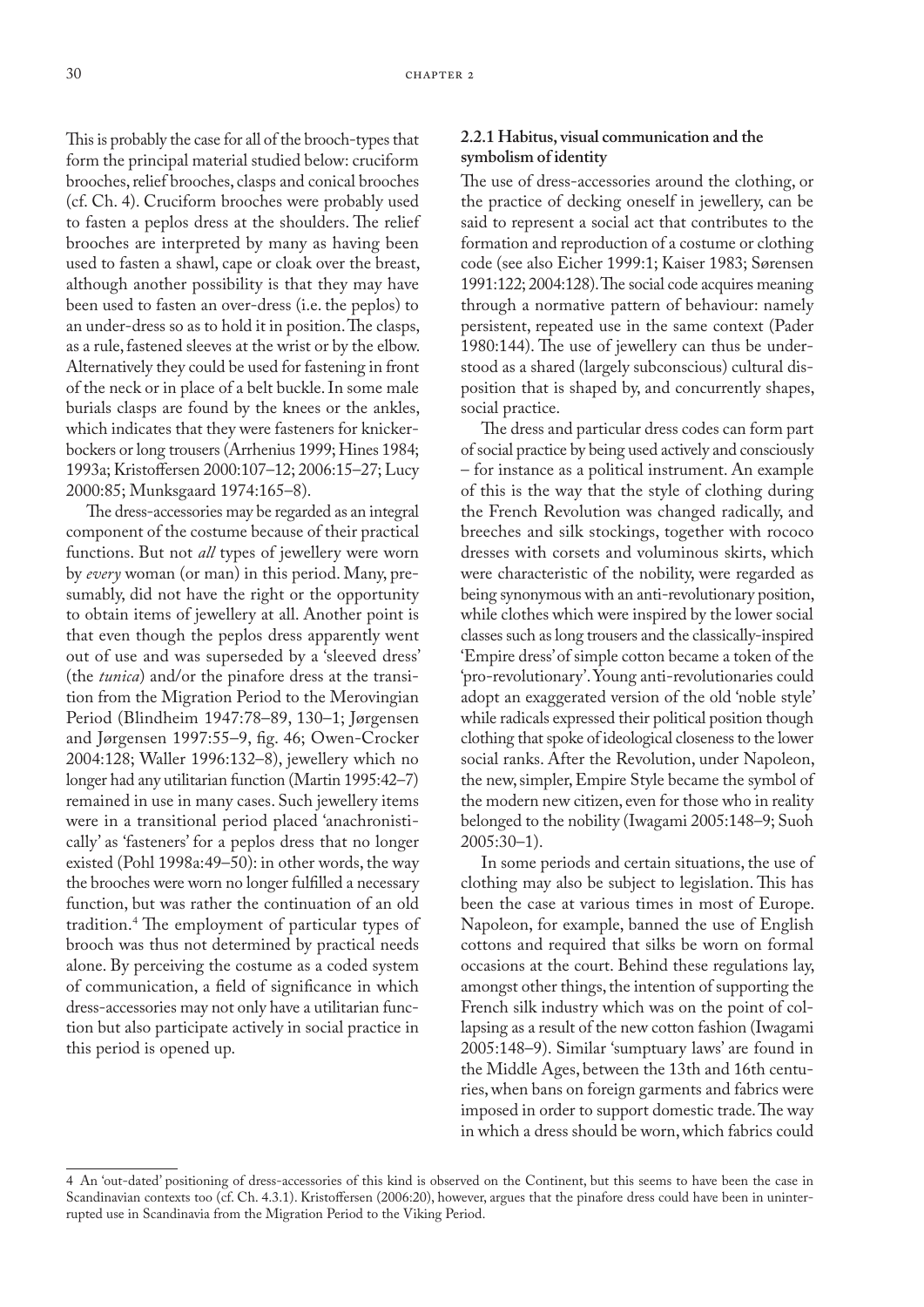

*Figure 2.1 Reconstruction of Migration-period costume with dress-accessories such as cruciform brooches at the shoulders to fasten the peplos dress, and clasps at the cuffs and the neck of the under-dress as well as fastening the belt in the middle. Photograph: Åse Kari Hammer. © Museum of Cultural History.*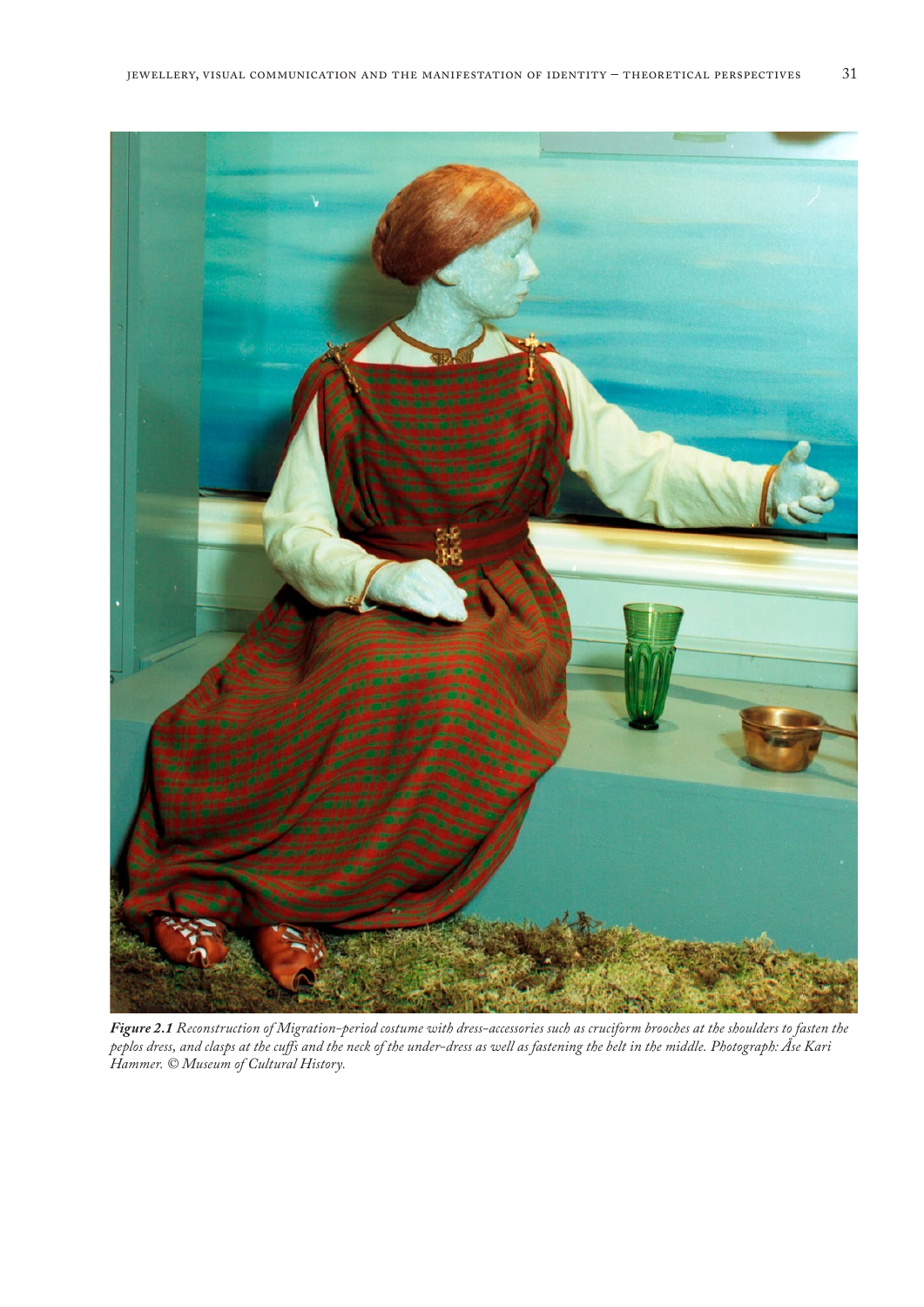be used for garments, and the number of outfits one was permitted to purchase in a single year – as well as other aspects of dress – were controlled by law in many parts of the Continent, England and Scandinavia in the Middle Ages. This also affected dress-accessories and the ornamentation of garments: for instance in the form of beads or precious stones that might be sewn on. There were laws regulating what metals the dress-fittings should be made of, and who was allowed to wear precious stones and beads. In the great majority of cases, rank and income determined what clothes and jewellery the individual was allowed to wear. There were sumptuary laws stipulating how the different classes should be dressed. People of lower social ranks risked punishment if they dressed like someone of noble birth (Campbell 2009:42; Evans 1952:15, 20–1; Newton 2002:131–2; Scott 2007:80; Sponsler 1992; Vedeler 2007:170).

In the actual period under examination here, there was the same sort of legislation concerning costume material and form, dyes and the like, in the Byzantine Empire. Under the Eastern Roman Emperors Theodosius II (AD 401–50) and Justinian (527–65) what sort of clothes and textiles different classes were allowed to wear was controlled by detailed laws. In this way a hierarchical dress code which made it easier for the different ranks of society to be distinguished was created. Purple dyes, silks and certain types of gem, for instance, were restricted to the imperial family. The status symbols of the Emperor included a round fibula or brooch ornamented with precious stones, hanging beads and gold, and purple-red boots that were often decorated with gems and beads (Ball 2005:13–16; Bondevik 2007:57–70; Kalamara 2001:77; Muthesius 2004:2–4, 67, 88; 2008:18–20, 25, 31–6; Schulze 1976:157).

A cultural 'dress disposition' can be active though, even if the way one dresses oneself is an unconscious 'decision' or act in which one only follows 'fashion' or some given dress code (see also Díaz-Andreu and Lucy 2005:11; Lucy 2005:96; Turner 1979:32 in Pader 1980:145). How this can operate is illustrated by a scene from the novel *Howards End* by E. M. Forster, published in 1910. The description of the situation reveals something of the dynamic in the long-standing phenomenon of 'the hat fashion':

*He discovered that he was going bareheaded down Regent Street. London came back with a rush. Few were about at this hour, but all whom he passed looked at him with a hostility that was the more impressive because it was unconscious. He put his hat on. It was too big: his head disappeared like a pudding into a* 

*basin, the ears bending outwards at the touch of the curly brim. He wore it a little backwards, and its effect was greatly to elongate the face and to bring out the distance between the eyes and the moustache. Thus equipped, he escaped criticism. No one felt uneasy as he tittuped along the pavements, the heart of a man ticking fast in his chest (Forster 1992 [1910]:131).*

The quotation demonstrates how a dress-code disposition in habitus can structure the individual, and how nonconformity with widely recognized social practice can result in an experience of discomfort both for the person who is responsible for the 'error' and for those who experience the breach of the norm, in this case through encountering the hatless man. A hatless man could, as described here, thus be experienced as a threat, even if this reaction takes place at a quite unconscious level, because the man is breaching a norm or generally accepted practice. Social structuration offers scope for individual manipulation, but the reaction the actor encounters can, as in this case, generate recognition of the norm and a decision to adhere to it and so keep the custom alive. In a similar way, a form of social communication which takes place through 'reading jewellery' (cf. Sørensen 1997) can be integrated into social practice irrespective of whether or not it takes place at a conscious level (Sørensen 2004:136).

Such a disposition in respect of visual communication will be available for activation and to be endowed with an *ethnic* significance and function in a context of ethnic interaction:

*While rarely consciously articulated, the ways in which people dress are subject to a whole range of culturally informed ideas and expectations. Cultural differences in dress are one resource that can be seized on in the articulation of ethnic difference (Lucy 2005:96–7).*

In a context of ethnic interaction and negotiation this distinct form of social practice, which amounts, in effect, to communicating through selected types of dress-accessory, may be interpreted as a field of social discourse which is concerned with identity, and within which the categorization of different ethnic, regional and social groups is continuously reproduced, negotiated and transformed. There are, as I have mentioned, indications that costume is incorporated as such a 'signalling field' in the Migration Period. In connection with the expansion of the distribution of clasps from Scandinavia to England, for example, Hines (1993a:88) says:

*…it was not only the clasps' form that was introduced into England but also their rule-bound function as*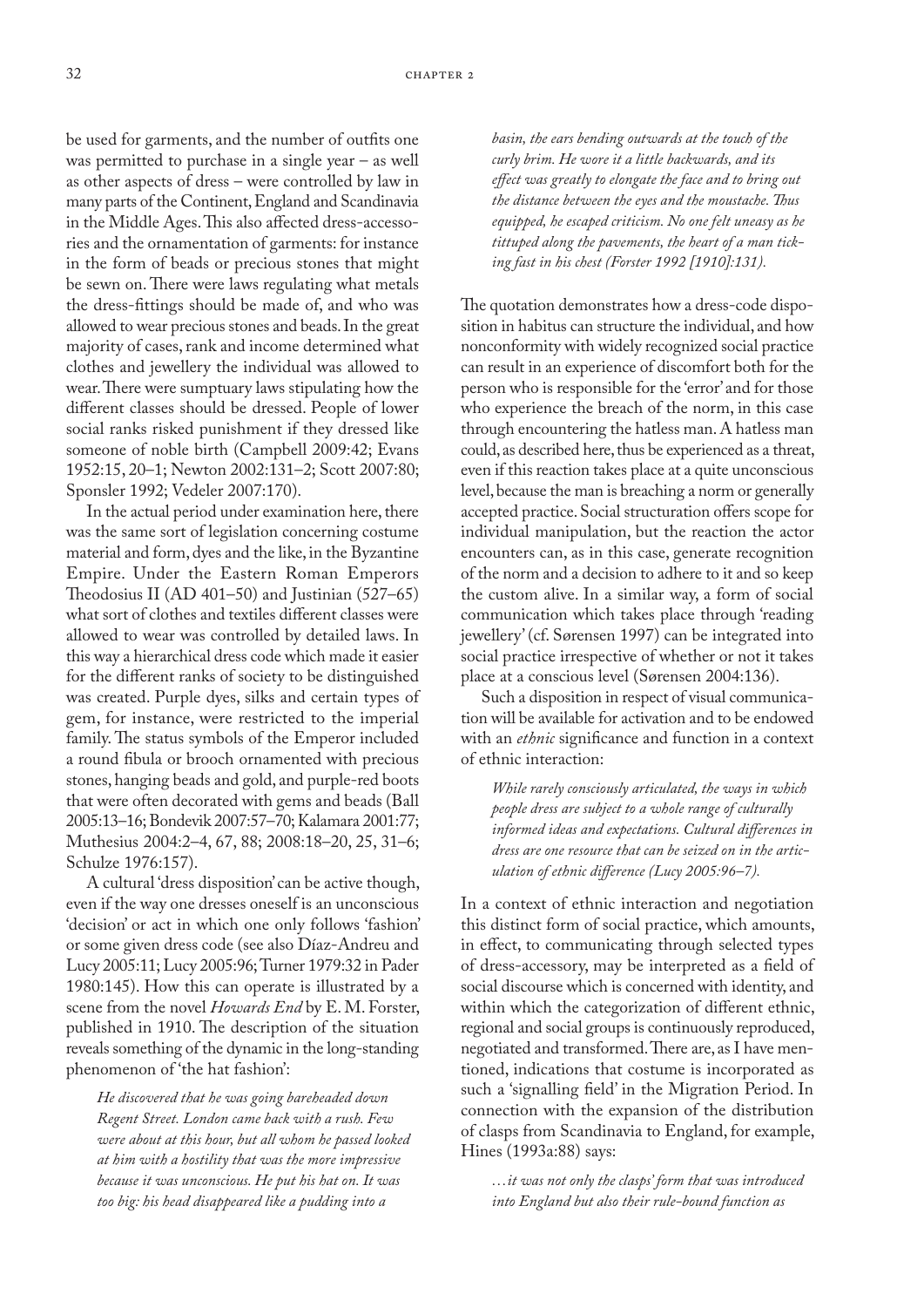*part of a costume. They were not, then, appropriated to variable use by a different people with a different culture but introduced as part of a demand in England for material-cultural sameness (to at least this degree) with folk 400 miles across the sea in Norway.*

That clothing had an ethnic significance in the Migration Period is also documented in contemporary historical sources, which record, for instance, how young people who belonged to the 'Roman' nobility in the erstwhile Western Empire were speaking Germanic, dressing according to 'Germanic' fashions and copying the hairstyles of the Germani (Wolfram 1970:16). Conversely there are also references to Germanic people who dress in the Roman fashion (Geary 1983:19), and Gregory of Tours tells of how the Saxons who settled in northern France were commanded to dress in the Breton manner ( James 1991:101). The historian and archaeologist Edward James (1991:113) has emphasized that a breach of norm in the ethnic dress code in the Migration Period could be felt just as 'strongly' by a contemporary then as the breach in the hat code could appear at the beginning of the 20th century: '…a Frankish woman might wear one imported Thuringian brooch, but would not, so to speak, be seen dead wearing a complete Thuringian costume.'

#### **2.2.2 The fashion of the living and the dead**

The majority of the finds of jewellery to be considered are grave finds. An issue that has been much discussed and which must be noted here is the possible use of a 'burial costume'. This debate concerns whether or not the deceased was interred in her or his own regular clothing and jewellery, or alternatively whether some special outfit and fittings which might have been made use of for the funerary rite itself could have been substituted (see, e.g., Bennett 1987:21, 110; Nilsen 1998; Williams 2006:46). Related to this issue is also the question of whether the deceased could have been given jewellery from, perhaps, the surviving family, friends or the like, on the occasion of the burial. I work from the premise that the items of jewellery were used 'in life'. This is implied by the severe wear and evidence of repairs found on many dress-accessories. Some items of jewellery had also been attached more or less permanently to the clothing. This is the case with the clasps, for instance, which were mostly sewn or riveted

to the material in such a way that the latter would probably have been wrecked if the clasps were removed (Hines 1993a:12; Lamm 1983:21). This is also true of some brooches (Hines 1997:281, 293). Several pieces of jewellery have also been found at settlement sites<sup>5</sup> (e.g. Kristoffersen 1993:189–91; Strömberg 1961:92; see also Ch. 4), or in other contexts which indicate that they were objects in regular use.6 A conical brooch, for instance, has been found in the foundations of a boathouse in Åkersvika in Hamar (cf. Ch. 4.3.1.4, below), and there is a bow brooch from a culture layer in a cave on Hardangervidda.7 Brooch-types that are known from grave finds are also found in pictorial representations that show that these dress-fittings were used in other social contexts too. On the gold-foil figures (*gullgubber*), for example, there are portrayals of women wearing relief brooches, disc-on-bow brooches, disc brooches, etc. (Arrhenius 1962; Munksgaard 1974:168; Watt 1991:96, figs. 8a and 9c). These brooch-types occur in grave finds as well.

Grave finds must not be assumed to be direct mirror images of prehistoric reality; it has been suggested, rather, that, on the occasion of a burial, the community seeks to express how the society should be seen *in ideal terms*, and that at the funeral the community (represented by the survivors) furnishes the deceased with the identity – or those identities – which are conceived as necessary in order to maintain the social order. Alternatively, the survivors might, in some circumstances, use the burial to attempt to undermine the social order (Díaz-Andreu 2005:39; Hakenbeck 2004:41; Kristoffersen 2000:19–21; Lucy 1998:107; 2000:178; Metcalf and Huntington 1991:82–4; Parker Pearson 1993:226–7) (Fig. 2.2). This can, of course, come about through subconscious acts, or at an unconscious level. Dress-accessories from graves can potentially, therefore, offer a starting point for saying something about social circumstances. Marie Louise Stig Sørensen (1991:123–4; 1997:101) points out that funerary rites and the material expressions that are made use of in these contexts do not emerge in a cultural void. She argues that there is probably a structural similarity in relation to how costume is used in different social contexts within a society.

This does not, though, appear to be so *in every case*. Marianne Vedeler Nilsen (1998) has shown, in the context of grave finds from medieval Norway, that the same elements may be used in different ways in burial costume in contrast to 'going-about clothes' – in

<sup>5</sup> See, e.g., C38683: the settlement finds from Åker, Hamar commune, Hedmark, which include a clasp, brooches and more.

<sup>6</sup> On the subject of jewellery from hoards and central places as a category of evidence, see below, Ch. 4.1.3.

<sup>7</sup> C34104.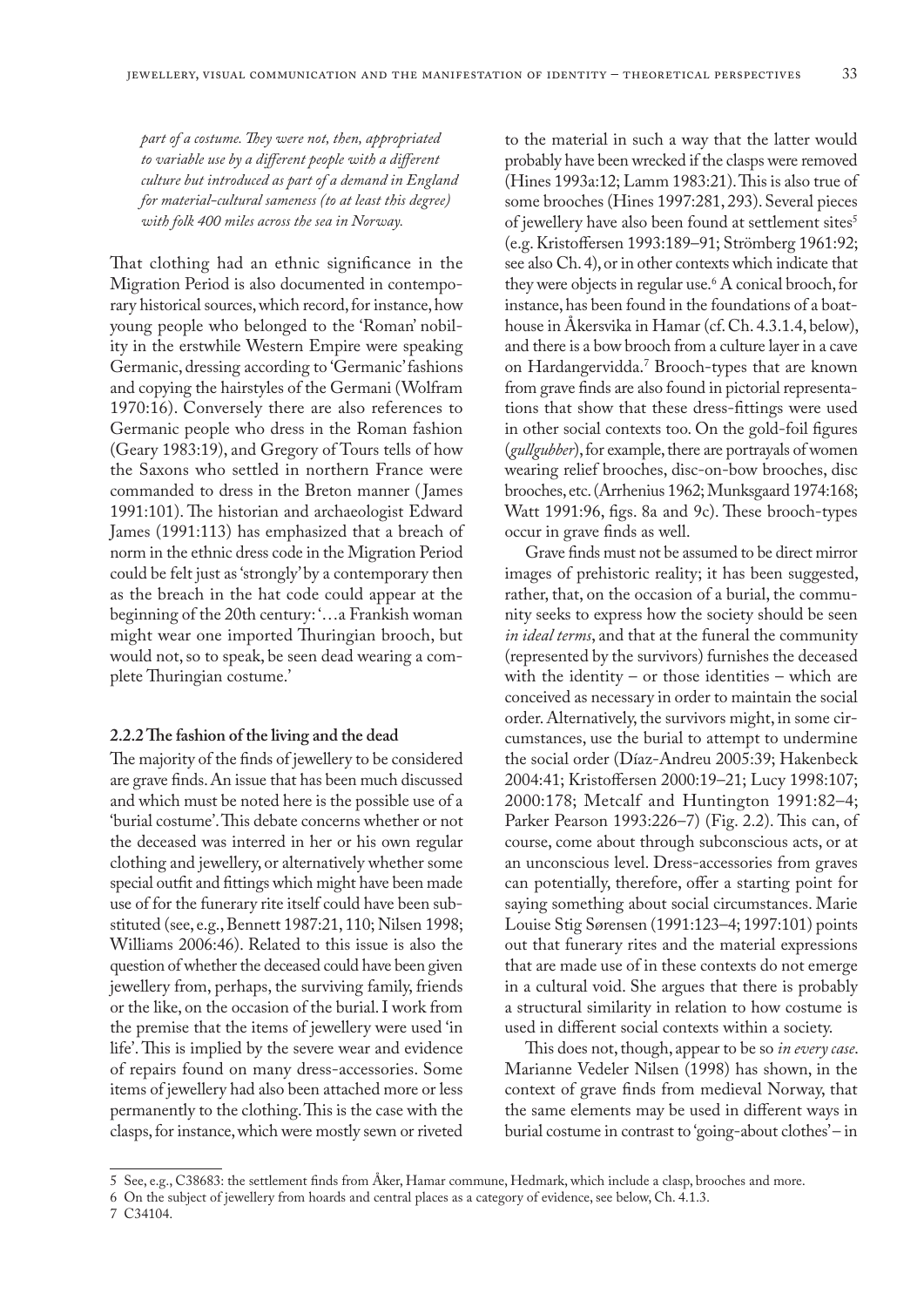other words, practical dress – and that specialized burial costume may be combined with practical garments in one and the same grave. According to Stig Welinder (1998:188) children in the Early Iron Age were buried in a distinct 'children's costume' which was used in 'ceremonies and festivities'. It is, however, rather difficult to see the basis for the definition of this form of costume, apart from what Welinder points out in respect of the particularly frequent occurrence of beads in children's graves on Öland. Both images of jewellery and evidence of wear on examples found from the Migration Period indicate that the burial dress in this period was more or less the same as daily clothing. The question of whether or not the deceased were interred with their own or others' jewellery is also inessential in the perspective of the current investigation. Even if the dead were furnished with others' jewellery, the finds still provide some testimony on how constructions of costume as expressions of identity were put into practice within that society.

One question that remains a pressing one in this context is who was being addressed in the burial performance. Was the deceased furnished with an identity that was important in the lived life, i.e. for the current and extant community, or one that would be so in the next life, on the other side? It is not clear, though, if it is really productive to impose such a division between the living society and concepts of life after death. Those concepts are a product of the society in which they appear, and when the jewellery and the deposition of jewellery in graves are quite consistent, as is the case in the area and period under investigation, that fact can be seen as a reflex of the fact that the sets of dress-accessories were a phenomenon that was so important within the living community – so integral to habitus, in other words – that it was unthinkable to fail to furnish the deceased with those visible tokens for the coming life after death.

#### **2.2.3 Ethnicity, gender and yet further identities?**

As was noted by way of introduction (Ch. 1), it is a common assumption that it was principally women who wore jewellery in the Iron Age. It is often difficult to undertake osteological analysis of Scandinavian human skeletal remains from this period because the relevant material from cremation burials is severely fragmented and often completely lost to decay in inhumation graves. As a rule, determination of gender in graves is therefore undertaken on the basis of the grave goods. While weapon graves are defined as male, graves with several items of jewellery, spindle-whorls, keys, weaving swords etc. are normally identified as female. Similarly

furnished graves on the Continent and in England in which the conditions for the preservation of bone are more favourable show that, with few exceptions, there is a correspondence between biological sex and the range of grave goods noted (see, e.g., Halsall 1995:5–9; Hines 1984:44; Scull 1993:69; Williams 2006:50–1). In those cases in which osteological analysis of skeletal remains in Scandinavia has been possible, the result shows the same correspondence (Hjørungdal 1991:71–2 and Kristoffersen 2000:102, both with reference to Sellevold et al. 1984). Some Scandinavian graves that include weaponry can, however, contain jewellery as well; I return to this in due course (Ch. 6.7).

The use of this sort of artefact-based set of criteria for determining whether a grave is female or male is, however, open to criticism (see, e.g., Danielsson 2007:60–3) since such a strict dichotomy obscures the fact that there is a large number of graves *without* 'indications of gender', and graves which have a mixture of 'male' and 'female' objects. Moreover osteological studies have in a few cases identified 'discrepancy' between biological sex and 'gendered' artefacts (Bennett 1987:102; Lucy 1997 in Díaz-Andreu 2005:39). The question is, however, whether we will get very far by depending upon osteological identifications alone, since in fact the osteological criteria themselves ultimately often represent an interpretation – for instance in terms of the strength of build of the bones and muscular connections or the like (Danielsson 2007:63–9). Another and possibly even more important point is that biological sex cannot simply be equated with social sex or *gender* (Kristoffersen 2000:102; Solli 2002:94, 96–104; Sørensen 1991:121–2; 2004:42–52). 'Gender' can be understood as a social construction and is culturally conditioned (Pohl 2004:23). It is also possible to argue that it is precisely the 'divergent' finds that one should focus upon in order to carry the discussion on, past what could be called a 'naturalization' of a dichotomous gender framework which belongs, more than anywhere, in a post-Victorian Western world (Danielsson 2007:60–3; Hjørungdal 1991:117; Solli 2002:94). This, however, is a discussion which falls beyond the limits of the current research project. What is key to the current context is to investigate the signalling of ethnic or cultural identity through the use of jewellery. The social dichotomy that is expressed through weaponry and sets of dress-accessories is in this light significant because it is so characteristic of the period under examination. Even though it is a simplification of the circumstances to keep simply to the binary gender system that furnishing with jewellery contrasted with weaponry represents, this nevertheless does express important aspects that were linked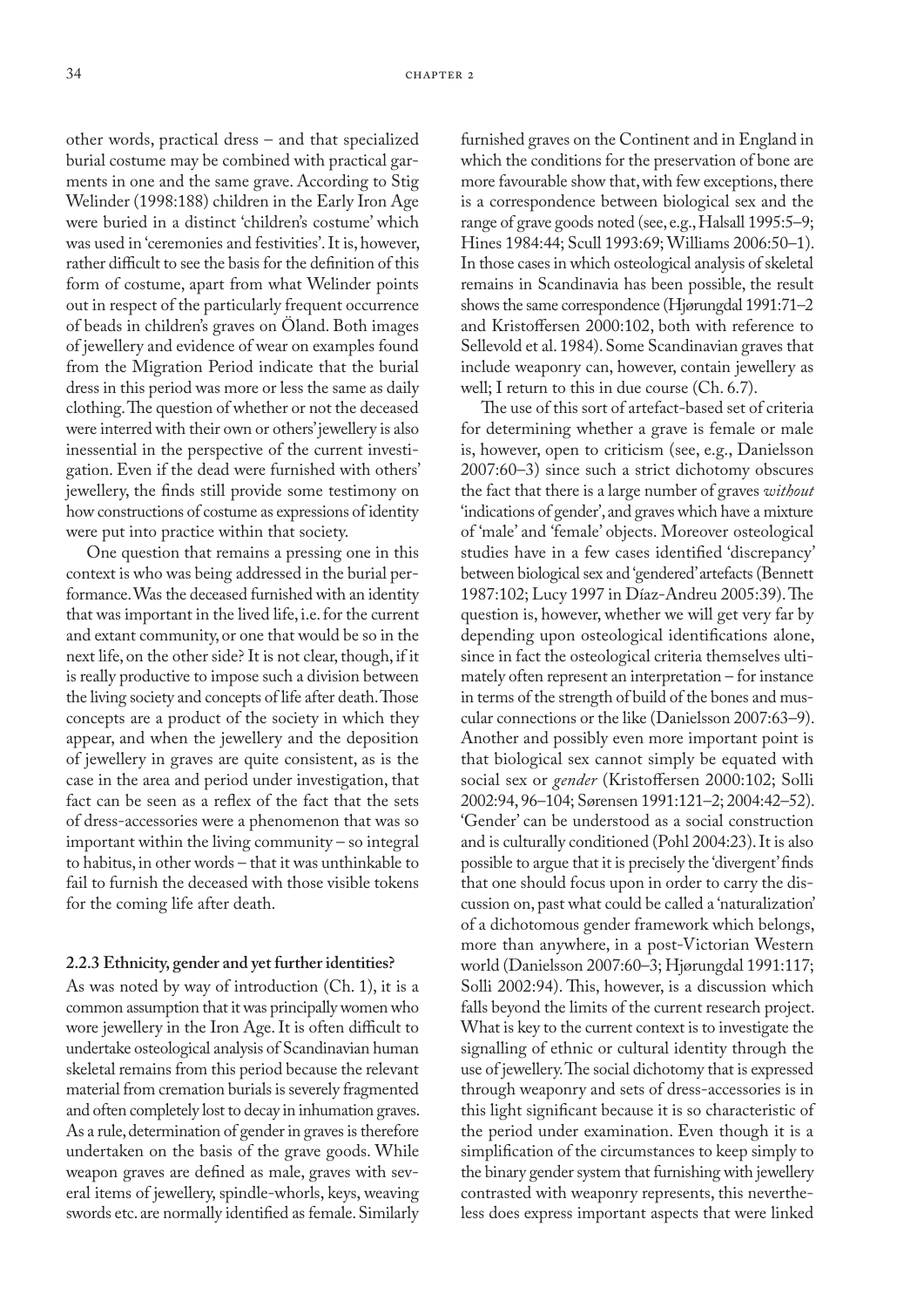

*Figure 2.2 The burial of the woman at Hauge in Klepp. Illustration: Eva Gjerde. © Arkeologisk Museum, University of Stavanger (CC BY-NC-ND 3.0).*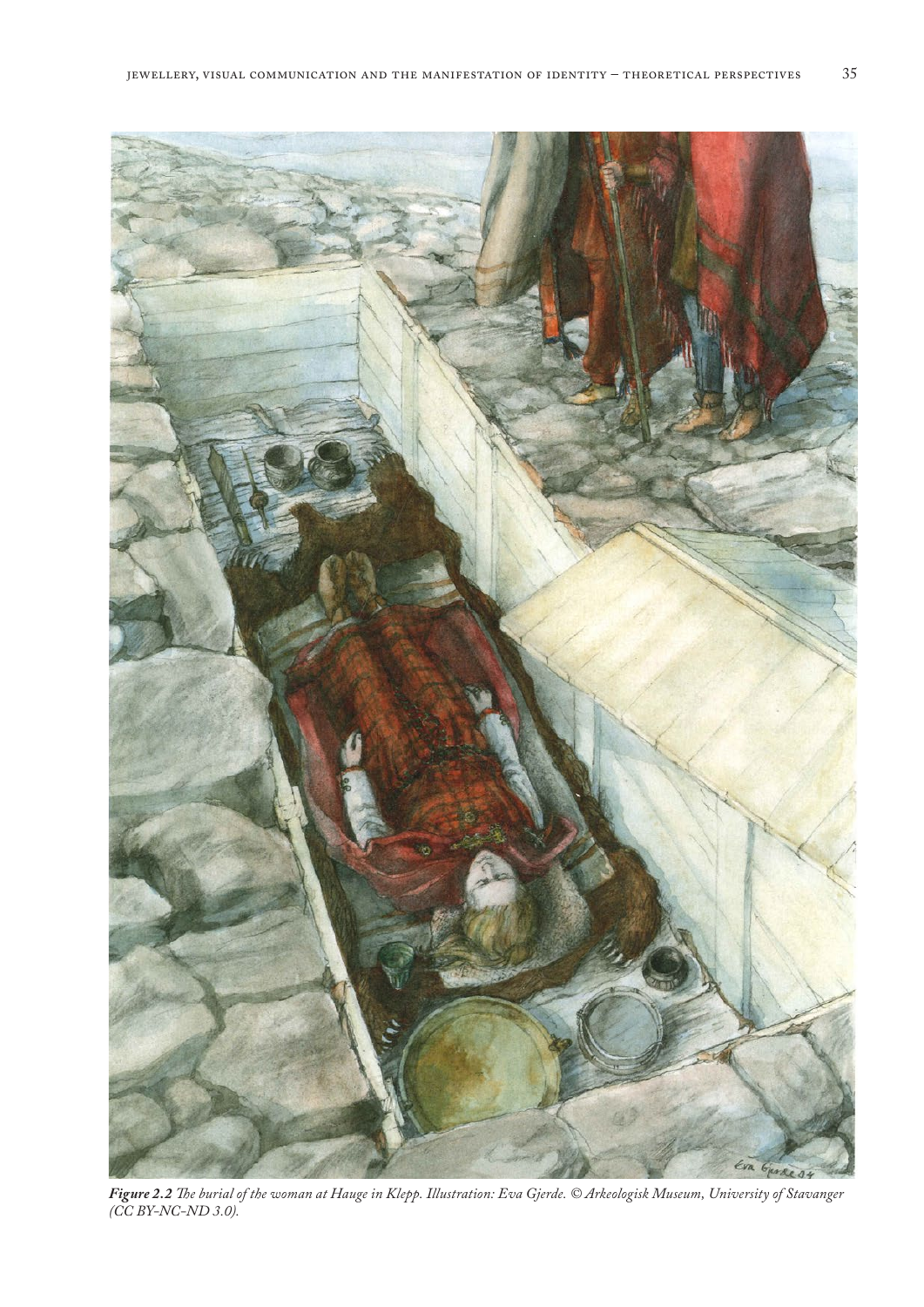to gender identity in this particular period (see also Díaz-Andreu 2005:39; Kristoffersen 2000:22, 26).

A gender identity will – in the same way as other forms of social identity; cf. ethnic identity, above – be negotiated, reproduced and changed through social practice (Sørensen 1991:122). Through understanding material culture as socially constitutive, artefacts do not necessarily just *reflect* the gender categories: they can function as media through which gender identities can be *negotiated*. Sørensen (1991:121–2) claims that, if gender is a meaningful structure in prehistoric societies, it will be traceable through the means the society uses to express gender in the use of material culture. In the Migration and Merovingian Periods this comes about, then, through, for instance, burials that are furnished with sets of dress-accessories (often combined with implements for textile production) in contrast to weaponry. As this is fully embedded into the discourse of identity that is carried on through the use of jewellery, perceptions of gender consequently infiltrate ethnic identity and identities. Such an imbrication or intersection of ethnicity and gender in costume (and possibly other modes of expression) is fairly common (Eicher 1999:3; Jones 1997:85; Lucy 2005:100 with refs.). In some cases, different combinations of elements of the dress can be used to demonstrate and to transform categories such as gender and/or ethnic identity (see also Sørensen 1991:127; 1997:96, 101). This may, for instance, be a matter of different levels of identity, whereby aspects of ethnic identity and gender identity at one level or in one dimension fall together in some specific context. The archaeologist Susanne Hakenbeck (2006:229) has expressed this situation as follows, with reference to how jewellery or costume functioned in Bavaria in the Early Middle Ages (Migration Period):

*Ethnic identity did not exist in a social void. The material culture used for expressing ethnic identity also conveyed meanings about gender, kinship and other social networks and the boundaries between these different identities were fluid and cannot easily be separated.*

The presentation of the ethnic theory of practice can give the impression that it is a straightforward matter to distinguish ethnicity as a certain form of identity because it is clearly different from other forms of social identity. In practice, however, it is much more difficult if not practically impossible, since the enmeshing of identities is very much the rule rather than the exception (see also Lucy 2005:100; Vedeler 2007:37). Meanwhile one may ask whether there is any genuine point in isolating the phenomenon of ethnicity and discussing that alone. It would perhaps be more

fruitful to expand the focus so that it includes aspects of ethnicity that may pertain to different forms of commingled identity. Hakenbeck (2006:228) adopts a position similar to this when she says:

*Ethnicity has turned out to be an elusive category. When we focus on it too narrowly it slips out of our field of vision. But, when we take a step back and let our eyes relax, it does take shape.*

In what follows, I shall employ Jones's theory in order to investigate those aspects of cultural and ethnic identity which are connected with the articulation of geographical and social group-affiliation – such as, for example, local, regional and trans-regional cultural identities – through the use of jewellery/costume. These aspects will for the most part be associable with female costume, and thus probably bound up with a gender identity too, and indeed plausibly with age categories as well (cf. Ch. 6.5.1). In addition, there is some articulation of cultural or ethnic identity associated with male clothing. In this regard, it will be of interest to explore whether or not the ethnic or cultural manifestation found in male dress coincides with what is found in female dress (cf. Ch. 6.7).

## **2.3 METHODOLOGICAL IMPLICATIONS**

Visual aspects are essential to the recognition of articles of jewellery as markers (see also Eicher and Sumberg 1999:298). Although beauty, proverbially, is in the eye of the beholder – as indeed is frequently reflected in descriptions of pieces of Iron-age jewellery as 'simple', 'vulgar', 'exquisite' or 'uncommonly attractive' in traditional archaeological literature – it is striking how archaeologists often perceive the same details as being of significance when they undertake typological groupings or classify the corpora of finds. There will be exceptions, nonetheless. In the presentation of the evidence (Ch. 4) I attempt to show what lies at the root of the different classifications, and discuss the basis of the various groupings by type. Through this approach I wish clearly to show that typologizing is a methodological approach in which the visual is at the focus of attention. Typologizing is thus one of the methods which is employed with a view to analysing potentially meaningful distribution patterns in relation to cultural boundaries (see also Bergsvik 2005:11–12).

Extending that, I shall in part follow an analytical principle concerning how similarities and differences can be produced and articulated, and how different identities can be presented and recognized, through the use of material culture in the construction of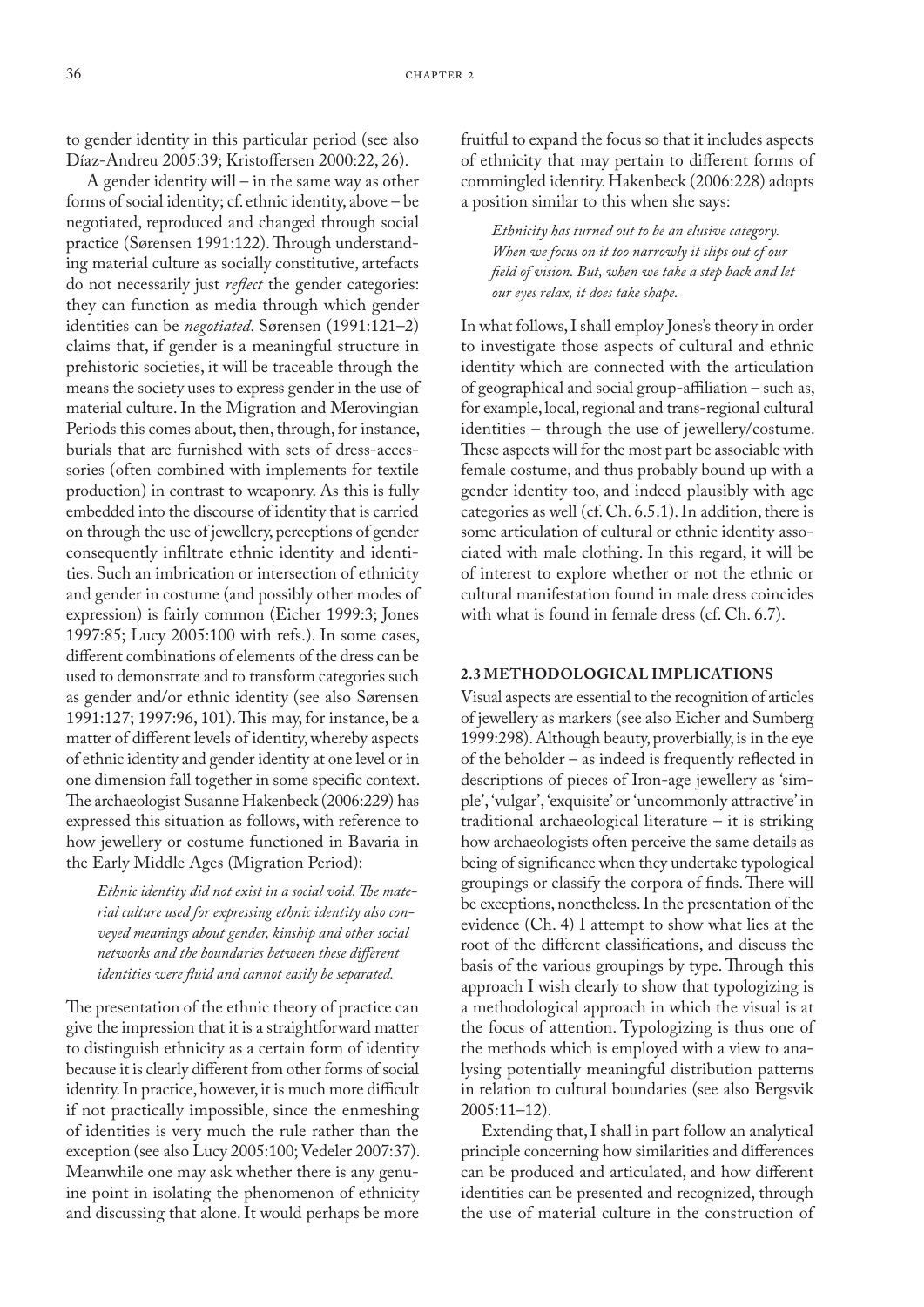appearance (in this case, clothing or costume). This can come about through: 1) the artefact or the form of the object, its finish<sup>8</sup> and origin; 2) how different objects are usually put together – in other words, the combination of artefacts; and 3) the positioning or physical organization of the objects – in other words, their collective composition (Sørensen 1997:98). In this context, these three aspects correspond respectively to the item of jewellery, the set of dress-accessories, and the mode of wearing. These will be examined as far as the archaeological finds allow in light of the quality of preservation and recording.

That the mode of wearing itself may be significant is shown by previous studies of dress and its accessories in the Migration Period: for instance in Bavaria, where the same types and combinations of jewellery are persistently worn in different ways at two different cemeteries and clearly mark a regional contrast (Fig. 2.3). In one of the cemeteries two bow brooches were worn positioned vertically one above the other at the throat; in the other two different brooches were also worn at the throat/chest and by the pelvis respectively, but here the brooches were positioned alongside one another horizontally, and with the headplate upwards (Hakenbeck 2004:45, fig. 4). Similar regional differences in the mode of wearing are found in Anglo-Saxon England in the Migration Period too, where there is a tendency in Kent to position the brooches in a vertical line from the throat/chest to the pelvis, usually with the brooches lying 'across' with the headplate to one side, while the trend elsewhere appears to have been to wear two brooches at the shoulders, and another positioned centrally on the chest (Hines 1997:280–92; Lucy 2000:83–5; Owen-Crocker 2004:36, 91–2; Welch 1992:62–4). Previous studies have also revealed special patterns in terms of how brooches were worn in the Merovingian Period in eastern Sweden and southern Scandinavia (Arrhenius 1960a:80; Jørgensen 1994a; Jørgensen and Jørgensen 1997:55–9; Nielsen 1991; 1999; Ørsnes 1966:180). Relatively few Scandinavian grave finds are of sufficient quality, however, for it to be possible to say exactly what the positioning of the brooches in relation to the body was. The skeleton has often totally decomposed, and in many cases both the deceased and the grave goods were cremated. It is still



*Figure 2.3 Local differences in sets of jewellery in Bavaria: Altenerding (L) and Aubing (R), after Hakenbeck (2004: fig. 4).*

possible to produce certain relatively general inferences concerning how the brooches were worn on the basis of the few finds that we do have in which the state of preservation is more favourable. These inferences can be supplemented, to some extent, by analysing the combinations of types of dress-accessory that are found in individual graves. The mode of wearing can in these cases be inferred from the position of the items relative to one another even when the skeleton has disappeared (Fig. 2.4).

A further component which will be important in the chosen theoretical approach is a diachronic or historical perspective, in order to grasp the development through time. Putting the types of jewellery in relation to one another within a chronological framework will be decisive in the interpretation of their distribution patterns. In the next chapter, therefore, problems concerning dating and phasing are discussed in greater detail, and a chronological framework that will be employed in the analysis of the finds is presented.

In order to be able to give an account of dress-accessories and costume as a form of cultural expression and statement of identity, my work is based upon around 1,800 items of jewellery. These are made up of four different main object-types which in turn can be subdivided into a multiplicity of sub-groups and more precisely defined types. The dress-accessories are, as has been noted, primarily from grave finds, although there are some from hoards; a few settlement finds and stray finds are also included. In order to capture potentially divergent costume manifestations, each of the main types is examined by itself in the analysis.

<sup>8</sup> Several of the artefact-types in question are decorated in animal style. It falls beyond the limits of this project to investigate the capacity of animal style for the communication of iconographic and symbolic contents (see, e.g., Kristoffersen 1995; 2000; 2004, and Martin 2013) as the focus here is on the exploration of the communicative qualities of the costume in situations of ethnic and/or cultural communication.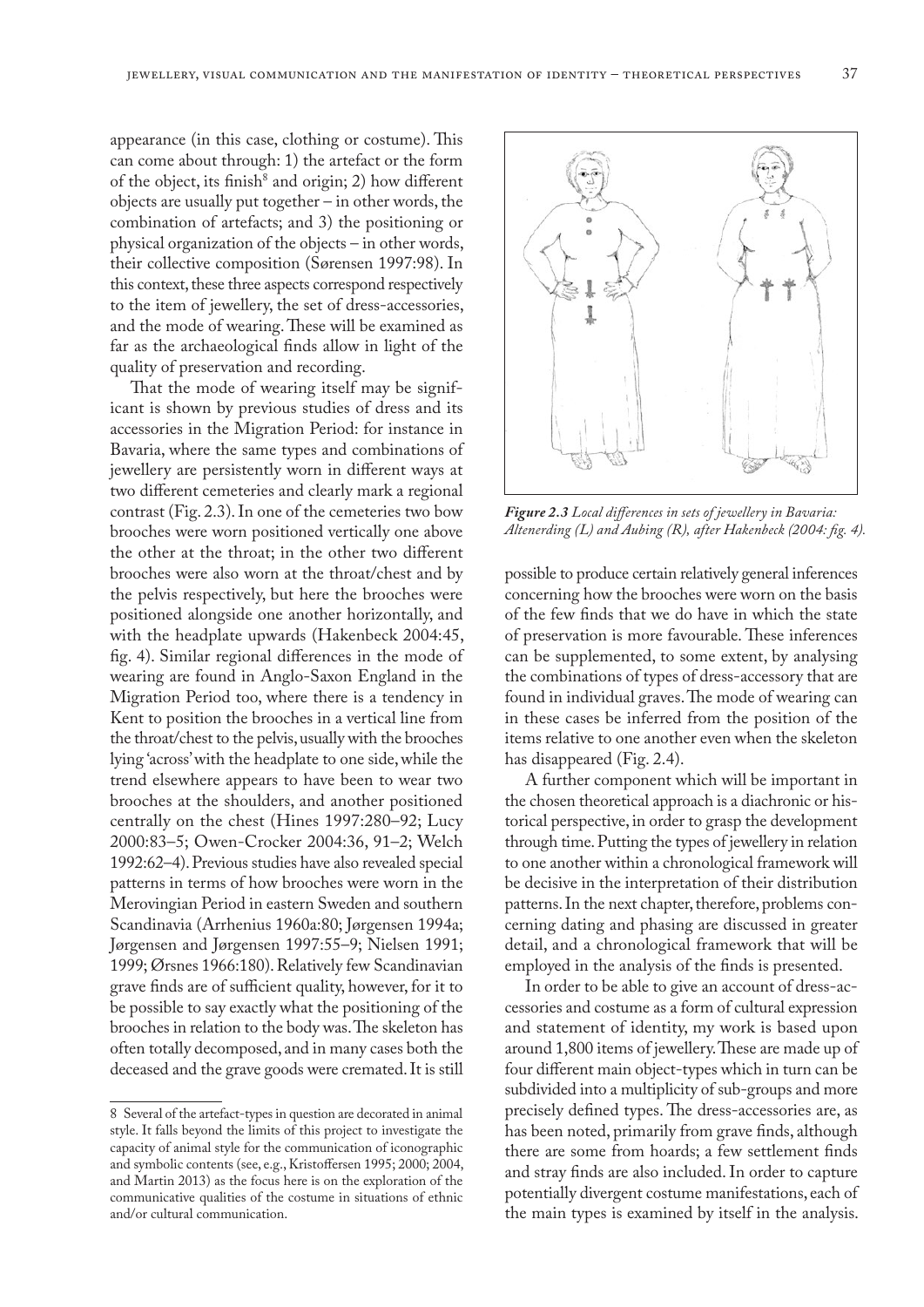

*Figure 2.4 Drawing of the grave from Kvåle in Sogndal (B6516), after Kristoffersen (2000:385).*